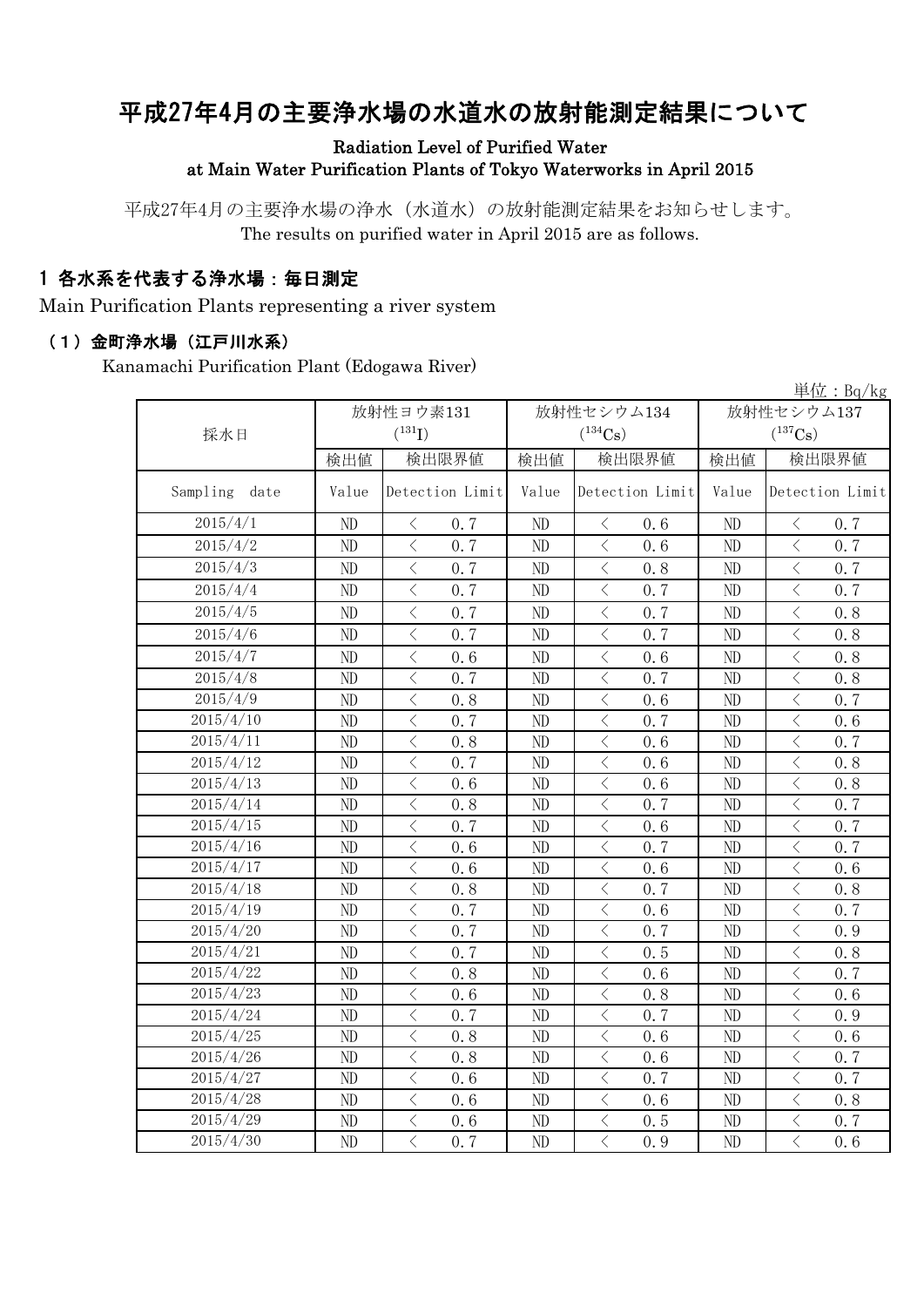# (2)朝霞浄水場 (荒川水系)

Asaka Purification Plant (Arakawa River)

単位:Bq/kg

| 採水日              |          | 放射性ヨウ素131<br>$(^{131}I)$                        |          | 放射性セシウム134<br>$(^{134}Cs)$                      | 放射性セシウム137<br>$(^{137}Cs)$ |                                                 |  |
|------------------|----------|-------------------------------------------------|----------|-------------------------------------------------|----------------------------|-------------------------------------------------|--|
|                  | 検出値      | 検出限界値                                           | 検出値      | 検出限界値                                           | 検出値                        | 検出限界値                                           |  |
| Sampling<br>date | Value    | Detection Limit                                 | Value    | Detection Limit                                 | Value                      | Detection Limit                                 |  |
| 2015/4/1         | ND       | $\langle$<br>0.6                                | ND       | $\big\langle$<br>0.7                            | ND                         | $\, <\,$<br>0.8                                 |  |
| 2015/4/2         | ND       | $\langle$<br>0.8                                | ND       | $\langle$<br>0.7                                | ND                         | $\overline{\left\langle \right\rangle }$<br>0.8 |  |
| 2015/4/3         | ND       | $\lt$<br>0.6                                    | ND       | $\langle$<br>0.7                                | ND                         | $\lt$<br>0.6                                    |  |
| 2015/4/4         | ND       | $\,$ $\,$ $\,$<br>0.9                           | ND       | 0.7<br>$\lt$                                    | ND                         | 0.7<br>$\langle$                                |  |
| 2015/4/5         | ND       | $\langle$<br>0.7                                | ND       | $\lt$<br>0.6                                    | ND                         | $\langle$<br>0.7                                |  |
| 2015/4/6         | ND       | $\langle$<br>0.7                                | ND       | $\langle$<br>0.6                                | ND                         | $\langle$<br>0.7                                |  |
| 2015/4/7         | $\rm ND$ | $\langle$<br>0.7                                | ND       | $\, \zeta \,$<br>0.7                            | ND                         | $\hspace{0.1cm}\big\langle$<br>0.6              |  |
| 2015/4/8         | ND       | $\,$ $\,$ $\,$<br>0.7                           | ND       | $\lt$<br>0.7                                    | ND                         | $\,$ $\,$ $\,$<br>0.8                           |  |
| 2015/4/9         | ND       | $\overline{\left\langle \right\rangle }$<br>0.6 | ND       | $\overline{\left\langle \right\rangle }$<br>0.7 | ND                         | $\langle$<br>0.7                                |  |
| 2015/4/10        | ND       | $\langle$<br>0.7                                | ND       | $\lt$<br>0.7                                    | ND                         | $\lt$<br>0.8                                    |  |
| 2015/4/11        | ND       | $\langle$<br>0.7                                | ND       | $\lt$<br>0.8                                    | ND                         | $\lt$<br>0.7                                    |  |
| 2015/4/12        | ND       | $\,$ $\,$ $\,$<br>0.8                           | ND       | $\lt$<br>0.7                                    | ND                         | $\langle$<br>0.7                                |  |
| 2015/4/13        | ND       | $\langle$<br>0.7                                | ND       | $\langle$<br>0.6                                | ND                         | $\langle$<br>0.6                                |  |
| 2015/4/14        | ND       | $\,$ $\,$ $\,$<br>0.7                           | ND       | $\langle$<br>0.6                                | ND                         | $\,<\,$<br>0.6                                  |  |
| 2015/4/15        | $\rm ND$ | $\,$ $\,$ $\,$<br>0.6                           | ND       | $\overline{\left\langle \right\rangle }$<br>0.7 | ND                         | $\,$ $\,$ $\,$<br>0.9                           |  |
| 2015/4/16        | ND       | $\,$ $\,$ $\,$<br>0.6                           | ND       | $\lt$<br>0.7                                    | ND                         | $\,$ $\,$ $\,$<br>0.8                           |  |
| 2015/4/17        | ND       | $\overline{\left\langle \right\rangle }$<br>0.7 | ND       | $\overline{\left\langle \right\rangle }$<br>0.7 | ND                         | $\langle$<br>0.8                                |  |
| 2015/4/18        | ND       | $\lt$<br>0.8                                    | ND       | $\lt$<br>0.5                                    | ND                         | $\lt$<br>0.6                                    |  |
| 2015/4/19        | $\rm ND$ | $\langle$<br>0.8                                | ND       | $\overline{\left\langle \right\rangle }$<br>0.7 | ND                         | $\overline{\left\langle \right\rangle }$<br>0.7 |  |
| 2015/4/20        | ND       | $\, <\,$<br>0.7                                 | ND       | $\, <\,$<br>0.6                                 | ND                         | $\, <\,$<br>0.7                                 |  |
| 2015/4/21        | ND       | $\,$ $\,$ $\,$<br>0.7                           | ND       | $\,$ $\,$ $\,$<br>0.6                           | ND                         | $\langle$<br>0.7                                |  |
| 2015/4/22        | ND       | $\,$ $\,$ $\,$<br>0.5                           | ND       | $\lt$<br>0.5                                    | ND                         | $\,$ $\,$ $\,$<br>0.7                           |  |
| 2015/4/23        | ND       | $\,$ $\,$ $\,$<br>0.6                           | ND       | $\overline{\left\langle \right\rangle }$<br>0.8 | ND                         | $\langle$<br>0.7                                |  |
| 2015/4/24        | ND       | $\,$ $\,$ $\,$<br>0.7                           | ND       | $\lt$<br>0.7                                    | ND                         | $\,$ $\,$ $\,$<br>0.6                           |  |
| 2015/4/25        | ND       | $\langle$<br>0.7                                | ND       | $\langle$<br>0.7                                | ND                         | $\langle$<br>0.7                                |  |
| 2015/4/26        | $\rm ND$ | $\lt$<br>0.7                                    | $\rm ND$ | $\lt$<br>0.6                                    | ND                         | $\overline{\left\langle \right\rangle }$<br>0.7 |  |
| 2015/4/27        | ND       | $\lt$<br>0.5                                    | ND       | $\langle$<br>0.7                                | ND                         | $\lt$<br>0.7                                    |  |
| 2015/4/28        | ND       | $\,$ $\,$ $\,$<br>0.6                           | ND       | $\lt$<br>0.7                                    | ND                         | $\,$ $\,$ $\,$<br>0.7                           |  |
| 2015/4/29        | ND       | $\langle$<br>0.6                                | ND       | $\lt$<br>0.7                                    | ND                         | $\langle$<br>0.6                                |  |
| 2015/4/30        | ND       | $\langle$<br>0.6                                | ND       | $\langle$<br>0.4                                | ND                         | $\overline{\left\langle \right\rangle }$<br>0.6 |  |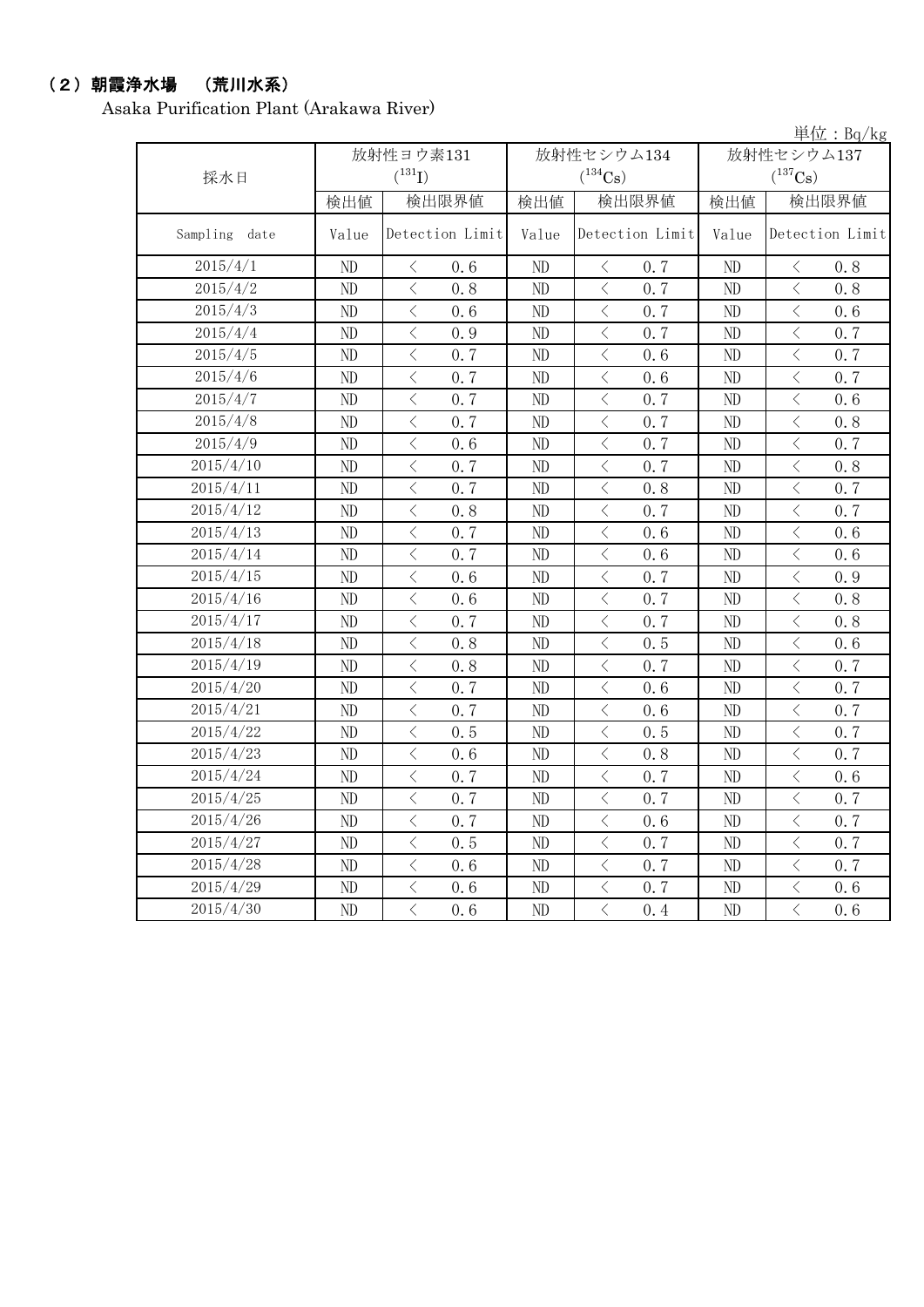## (3)小作浄水場 (多摩川水系)

Ozaku Purification Plant (Tamagawa River)

|               |       |                                                 |          |                                                 |            | 単位: Bq/kg                                       |  |
|---------------|-------|-------------------------------------------------|----------|-------------------------------------------------|------------|-------------------------------------------------|--|
|               |       | 放射性ヨウ素131                                       |          | 放射性セシウム134                                      | 放射性セシウム137 |                                                 |  |
| 採水日           |       | $(^{131}I)$                                     |          | $(^{134}Cs)$                                    |            | $(^{137}Cs)$                                    |  |
|               | 検出値   | 検出限界値                                           | 検出値      | 検出限界値                                           | 検出値        | 検出限界値                                           |  |
| Sampling date | Value | Detection Limit                                 | Value    | Detection Limit                                 | Value      | Detection Limit                                 |  |
| 2015/4/1      | ND    | $\langle$<br>0.7                                | $\rm ND$ | $\langle$<br>0.7                                | ND         | 0.8<br>$\langle$                                |  |
| 2015/4/2      | ND    | $\langle$<br>0.7                                | ND       | $\langle$<br>0.7                                | ND         | $\langle$<br>0.7                                |  |
| 2015/4/3      | ND    | $\overline{\langle}$<br>0.7                     | ND       | $\langle$<br>0.7                                | ND         | $\overline{\left\langle \right\rangle }$<br>0.8 |  |
| 2015/4/4      | ND    | $\overline{\left\langle \right\rangle }$<br>0.8 | ND       | $\lt$<br>0.7                                    | ND         | $\overline{\left\langle \right\rangle }$<br>0.8 |  |
| 2015/4/5      | ND    | $\,$ $\,$ $\,$<br>0.8                           | ND       | $\lt$<br>0.7                                    | ND         | $\lt$<br>1                                      |  |
| 2015/4/6      | ND    | $\overline{\left\langle \right\rangle }$<br>0.8 | ND       | $\overline{\left\langle \right\rangle }$<br>0.8 | ND         | $\langle$<br>0.8                                |  |
| 2015/4/7      | ND    | $\,$ $\,$ $\,$<br>0.7                           | ND       | $\hspace{0.1mm}\big\langle$<br>0.6              | ND         | $\hspace{0.1mm} <\hspace{0.1mm}$<br>0.6         |  |
| 2015/4/8      | ND    | $\,$ $\,$ $\,$<br>0.7                           | ND       | $\langle$<br>0.6                                | ND         | $\langle$<br>0.7                                |  |
| 2015/4/9      | ND    | $\lt$<br>0.8                                    | ND       | $\langle$<br>0.7                                | ND         | $\, \big\langle \,$<br>0.8                      |  |
| 2015/4/10     | ND    | $\langle$<br>0.7                                | ND       | $\langle$<br>0.7                                | $\rm ND$   | $\lt$<br>0.7                                    |  |
| 2015/4/11     | ND    | $\lt$<br>0.8                                    | ND       | $\lt$<br>0.6                                    | ND         | $\lt$<br>0.7                                    |  |
| 2015/4/12     | ND    | $\langle$<br>0.7                                | ND       | $\langle$<br>0.6                                | ND         | $\langle$<br>0.7                                |  |
| 2015/4/13     | ND    | $\overline{\left\langle \right\rangle }$<br>0.7 | ND       | $\,$ $\,$ $\,$<br>0.7                           | ND         | $\langle$<br>0.7                                |  |
| 2015/4/14     | ND    | $\overline{\left\langle \right\rangle }$<br>0.7 | ND       | $\,$ $\,$ $\,$<br>0.7                           | ND         | $\langle$<br>0.6                                |  |
| 2015/4/15     | ND    | $\overline{\left\langle \right\rangle }$<br>0.5 | ND       | $\,$ $\,$ $\,$<br>0.5                           | ND         | $\,$ $\,$ $\,$<br>0.8                           |  |
| 2015/4/16     | ND    | $\overline{\left\langle \right\rangle }$<br>0.7 | ND       | $\overline{\langle}$<br>0.9                     | ND         | $\overline{\left\langle \right\rangle }$<br>0.9 |  |
| 2015/4/17     | ND    | $\,$ $\,$ $\,$<br>0.7                           | ND       | $\,$ $\,$ $\,$<br>0.7                           | ND         | $\,$ $\,$ $\,$<br>0.6                           |  |
| 2015/4/18     | ND    | $\,$ $\,$ $\,$<br>0.7                           | ND       | $\langle$<br>0.7                                | $\rm ND$   | $\lt$<br>0.7                                    |  |
| 2015/4/19     | ND    | $\,$ $\,$ $\,$<br>0.8                           | ND       | $\lt$<br>0.8                                    | ND         | $\lt$<br>0.6                                    |  |
| 2015/4/20     | ND    | $\langle$<br>0.7                                | ND       | $\,$ $\,$ $\,$<br>0.7                           | ND         | $\,$ $\,$ $\,$<br>0.8                           |  |
| 2015/4/21     | ND    | $\,$ $\,$ $\,$<br>0.7                           | ND       | $\lt$<br>0.7                                    | ND         | $\lt$<br>0.6                                    |  |
| 2015/4/22     | ND    | $\lt$<br>0.6                                    | ND       | $\langle$<br>0.6                                | ND         | $\lt$<br>0.8                                    |  |
| 2015/4/23     | ND    | $\langle$<br>0.7                                | ND       | $\, \big\langle \,$<br>0.6                      | ND         | $\langle$<br>0.7                                |  |
| 2015/4/24     | ND    | $\lt$<br>0, 6                                   | ND       | $\langle$<br>0.7                                | ND         | $\lt$<br>0.7                                    |  |
| 2015/4/25     | ND    | $\langle$<br>0.8                                | ND       | $\langle$<br>0.7                                | ND         | $\langle$<br>0.7                                |  |
| 2015/4/26     | ND    | $\lt$<br>0.7                                    | ND       | $\lt$<br>0.7                                    | ND         | $\lt$<br>0.7                                    |  |
| 2015/4/27     | ND    | $\overline{\left\langle \right\rangle }$<br>0.7 | ND       | $\,$ $\,$ $\,$<br>0.7                           | ND         | $\langle$<br>0.6                                |  |
| 2015/4/28     | ND    | $\overline{\left\langle \right\rangle }$<br>0.6 | ND       | $\,$ $\,$ $\,$<br>0.6                           | ND         | $\langle$<br>0.7                                |  |
| 2015/4/29     | ND    | $\,$ $\,$ $\,$<br>0.7                           | ND       | $\langle$<br>0.6                                | ND         | $\langle$<br>0.6                                |  |
| 2015/4/30     | ND    | $\overline{\langle}$<br>0.7                     | ND       | $\overline{\langle}$<br>0.6                     | ND         | $\overline{\langle}$<br>0.7                     |  |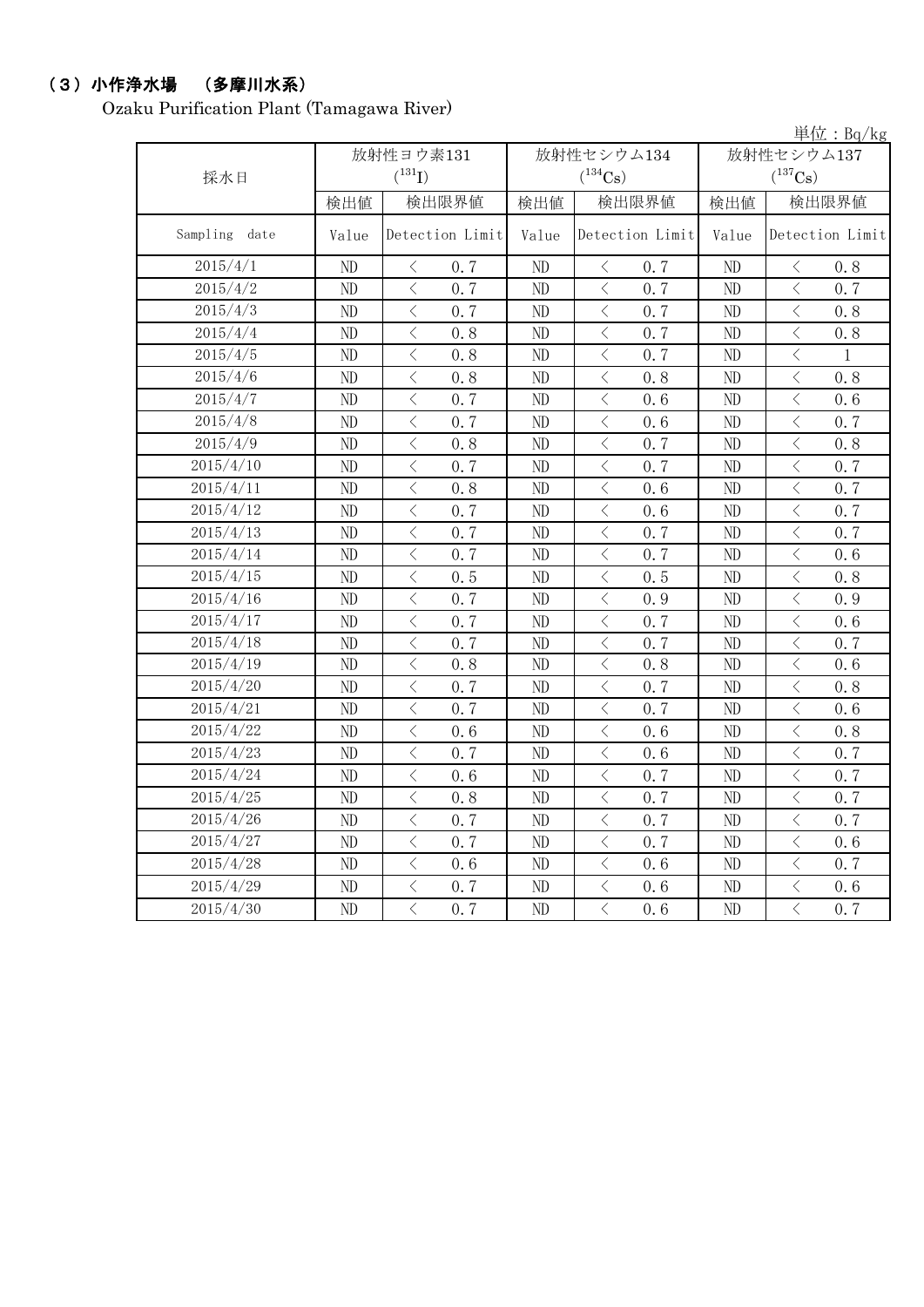## (4)東村山浄水場 (多摩川・荒川水系)

Higashi-murayama Purification Plant (Tamagawa・Arakawa River)

|               |          | 単位: Bq/kg                                        |       |                                    |                |                                                                                                                                                                                                                                                                                                                                                                                                                                                                                                                                                                                                                                                                                           |  |  |  |  |
|---------------|----------|--------------------------------------------------|-------|------------------------------------|----------------|-------------------------------------------------------------------------------------------------------------------------------------------------------------------------------------------------------------------------------------------------------------------------------------------------------------------------------------------------------------------------------------------------------------------------------------------------------------------------------------------------------------------------------------------------------------------------------------------------------------------------------------------------------------------------------------------|--|--|--|--|
|               |          | 放射性ヨウ素131                                        |       | 放射性セシウム134                         | 放射性セシウム137     |                                                                                                                                                                                                                                                                                                                                                                                                                                                                                                                                                                                                                                                                                           |  |  |  |  |
| 採水日           |          | $(^{131}I)$                                      |       | $(^{134}Cs)$                       |                | $(^{137}Cs)$                                                                                                                                                                                                                                                                                                                                                                                                                                                                                                                                                                                                                                                                              |  |  |  |  |
|               | 検出値      | 検出限界値                                            | 検出値   | 検出限界値                              | 検出値            | 検出限界値                                                                                                                                                                                                                                                                                                                                                                                                                                                                                                                                                                                                                                                                                     |  |  |  |  |
| Sampling date | Value    | Detection Limit                                  | Value | Detection Limit                    | Value          | Detection Limit                                                                                                                                                                                                                                                                                                                                                                                                                                                                                                                                                                                                                                                                           |  |  |  |  |
| 2015/4/1      | ND       | 0.5<br>$\langle$                                 | ND    | $\langle$<br>0.7                   | N <sub>D</sub> | $\langle$<br>0.7                                                                                                                                                                                                                                                                                                                                                                                                                                                                                                                                                                                                                                                                          |  |  |  |  |
| 2015/4/2      | ND       | $\overline{\left\langle \right\rangle }$<br>0.6  | ND    | $\langle$<br>0.7                   | ND             | $\lt$<br>0.7                                                                                                                                                                                                                                                                                                                                                                                                                                                                                                                                                                                                                                                                              |  |  |  |  |
| 2015/4/3      | ND       | $\langle$<br>0, 6                                | ND    | $\langle$<br>0.7                   | ND             | $\langle$<br>0.7                                                                                                                                                                                                                                                                                                                                                                                                                                                                                                                                                                                                                                                                          |  |  |  |  |
| 2015/4/4      | ND       | $\overline{\left\langle \right\rangle }$<br>0.8  | ND    | $\,$ $\,$ $\,$<br>0.6              | ND             | $\overline{\left\langle \right\rangle }$<br>0.7                                                                                                                                                                                                                                                                                                                                                                                                                                                                                                                                                                                                                                           |  |  |  |  |
| 2015/4/5      | ND       | $\langle$<br>0.8                                 | ND    | $\langle$<br>0.7                   | ND             | $\langle$<br>0.7                                                                                                                                                                                                                                                                                                                                                                                                                                                                                                                                                                                                                                                                          |  |  |  |  |
| 2015/4/6      | ND       | $\langle$<br>0.7                                 | ND    | $\lt$<br>0.7                       | ND             | $\langle$<br>0.6                                                                                                                                                                                                                                                                                                                                                                                                                                                                                                                                                                                                                                                                          |  |  |  |  |
| 2015/4/7      | ND       | $\langle$<br>0.7                                 | ND    | $\langle$<br>0.7                   | ND             | $\langle$<br>0.7                                                                                                                                                                                                                                                                                                                                                                                                                                                                                                                                                                                                                                                                          |  |  |  |  |
| 2015/4/8      | ND       | $\langle$<br>0.7                                 | ND    | $\langle$<br>0.6                   | ND             | $\langle$<br>0.6                                                                                                                                                                                                                                                                                                                                                                                                                                                                                                                                                                                                                                                                          |  |  |  |  |
| 2015/4/9      | ND       | $\lt$<br>0.7                                     | ND    | $\,$ $\,$ $\,$<br>0.6              | ND             | $\lt$<br>0.7                                                                                                                                                                                                                                                                                                                                                                                                                                                                                                                                                                                                                                                                              |  |  |  |  |
| 2015/4/10     | ND       | $\overline{\left\langle \right\rangle }$<br>0, 6 | ND    | $\lt$<br>0.7                       | ND             | $\langle$<br>0, 8                                                                                                                                                                                                                                                                                                                                                                                                                                                                                                                                                                                                                                                                         |  |  |  |  |
| 2015/4/11     | ND       | $\overline{\left\langle \right\rangle }$<br>0.8  | ND    | $\langle$<br>0.7                   | ND             | $\overline{\left\langle \right\rangle }$<br>0.6                                                                                                                                                                                                                                                                                                                                                                                                                                                                                                                                                                                                                                           |  |  |  |  |
| 2015/4/12     | ND       | $\lt$<br>0.8                                     | ND    | $\langle$<br>0.6                   | ND             | $\lt$<br>0.8                                                                                                                                                                                                                                                                                                                                                                                                                                                                                                                                                                                                                                                                              |  |  |  |  |
| 2015/4/13     | ND       | $\lt$<br>0.6                                     | ND    | $\langle$<br>0, 6                  | N <sub>D</sub> | $\lt$<br>0.6                                                                                                                                                                                                                                                                                                                                                                                                                                                                                                                                                                                                                                                                              |  |  |  |  |
| 2015/4/14     | ND       | $\overline{\left\langle \right\rangle }$<br>0.6  | ND    | $\lt$<br>0.7                       | ND             | $\,$ $\,$ $\,$<br>0.8                                                                                                                                                                                                                                                                                                                                                                                                                                                                                                                                                                                                                                                                     |  |  |  |  |
| 2015/4/15     | ND       | $\langle$<br>0.7                                 | ND    | $\,$ $\,$ $\,$<br>0.7              | ND             | $\overline{\left\langle \right\rangle }$<br>0.7                                                                                                                                                                                                                                                                                                                                                                                                                                                                                                                                                                                                                                           |  |  |  |  |
| 2015/4/16     | ND       | $\,$ $\,$ $\,$<br>0.6                            | ND    | $\, <\,$<br>0.7                    | ND             | $\bigg\langle$<br>0.7                                                                                                                                                                                                                                                                                                                                                                                                                                                                                                                                                                                                                                                                     |  |  |  |  |
| 2015/4/17     | ND       | $\,$ $\,$ $\,$<br>0.7                            | ND    | $\lt$<br>0.8                       | ND             | $\,$ $\,$ $\,$<br>0.9                                                                                                                                                                                                                                                                                                                                                                                                                                                                                                                                                                                                                                                                     |  |  |  |  |
| 2015/4/18     | ND       | $\, \zeta \,$<br>$\mathbf{1}$                    | ND    | $\, \triangleleft$<br>0.6          | ND             | $\, <\,$<br>0.7                                                                                                                                                                                                                                                                                                                                                                                                                                                                                                                                                                                                                                                                           |  |  |  |  |
| 2015/4/19     | ND       | $\langle$<br>0.7                                 | ND    | $\lt$<br>0.7                       | N <sub>D</sub> | $\langle$<br>0.7                                                                                                                                                                                                                                                                                                                                                                                                                                                                                                                                                                                                                                                                          |  |  |  |  |
| 2015/4/20     | ND       | $\,$ $\,$ $\,$<br>0.7                            | ND    | $\lt$<br>0.7                       | ND             | $\,$ $\,$ $\,$<br>0.7                                                                                                                                                                                                                                                                                                                                                                                                                                                                                                                                                                                                                                                                     |  |  |  |  |
| 2015/4/21     | ND       | $\overline{\left\langle \right\rangle }$<br>0.7  | ND    | $\,$ $\,$ $\,$<br>0.7              | ND             | $\overline{\left\langle \right\rangle }$<br>0.7                                                                                                                                                                                                                                                                                                                                                                                                                                                                                                                                                                                                                                           |  |  |  |  |
| 2015/4/22     | ND       | $\overline{\left\langle \right\rangle }$<br>0, 6 | ND    | $\,$ $\,$ $\,$<br>0.6              | ND             | $\,$ $\,$ $\,$<br>0.7                                                                                                                                                                                                                                                                                                                                                                                                                                                                                                                                                                                                                                                                     |  |  |  |  |
| 2015/4/23     | ND       | $\langle$<br>0.6                                 | ND    | $\langle$<br>0.8                   | ND             | $\langle$<br>0.7                                                                                                                                                                                                                                                                                                                                                                                                                                                                                                                                                                                                                                                                          |  |  |  |  |
| 2015/4/24     | ND       | $\lt$<br>0.7                                     | ND    | $\lt$<br>0.6                       | ND             | $\langle$<br>0.7                                                                                                                                                                                                                                                                                                                                                                                                                                                                                                                                                                                                                                                                          |  |  |  |  |
| 2015/4/25     | ND       | $\,$ $\,$ $\,$<br>0.7                            | ND    | $\lt$<br>0.6                       | ND             | $\lt$<br>0.8                                                                                                                                                                                                                                                                                                                                                                                                                                                                                                                                                                                                                                                                              |  |  |  |  |
| 2015/4/26     | ND       | $\lt$<br>0.9                                     | ND    | $\langle$<br>0.6                   | ND             | $\langle$<br>0.8                                                                                                                                                                                                                                                                                                                                                                                                                                                                                                                                                                                                                                                                          |  |  |  |  |
| 2015/4/27     | $\rm ND$ | $\langle$<br>0.7                                 | ND    | $\langle$<br>0.6                   | ND             | $\langle$<br>0.7                                                                                                                                                                                                                                                                                                                                                                                                                                                                                                                                                                                                                                                                          |  |  |  |  |
| 2015/4/28     | ND       | $\lt$<br>0.7                                     | ND    | $\langle$<br>0.7                   | ND             | $\langle$<br>0.8                                                                                                                                                                                                                                                                                                                                                                                                                                                                                                                                                                                                                                                                          |  |  |  |  |
| 2015/4/29     | ND       | $\,$ $\,$ $\,$<br>0.8                            | ND    | $\hspace{0.5cm}\big\langle$<br>0.8 | ND             | $\overline{\left\langle \right. }% ,\left\langle \overline{\left\langle \right. }\right\rangle _{0}\right\langle \left. \overline{\left\langle \right. }\right\rangle _{0}\left\langle \overline{\left\langle \right. }\right\rangle _{0}\left\langle \overline{\left\langle \right. }\right\rangle _{0}\left\langle \overline{\left\langle \right. }\right\rangle _{0}\left\langle \overline{\left\langle \right. }\right\rangle _{0}\left\langle \overline{\left\langle \right. }\right\rangle _{0}\left\langle \overline{\left\langle \right. }\right\rangle _{0}\left\langle \overline{\left\langle \right. }\right\rangle _{0}\left\langle \overline{\left\langle \right. }\$<br>0.7 |  |  |  |  |
| 2015/4/30     | ND       | $\langle$<br>0.6                                 | ND    | $\langle$<br>0.7                   | ND             | $\langle$<br>0.7                                                                                                                                                                                                                                                                                                                                                                                                                                                                                                                                                                                                                                                                          |  |  |  |  |
|               |          |                                                  |       |                                    |                |                                                                                                                                                                                                                                                                                                                                                                                                                                                                                                                                                                                                                                                                                           |  |  |  |  |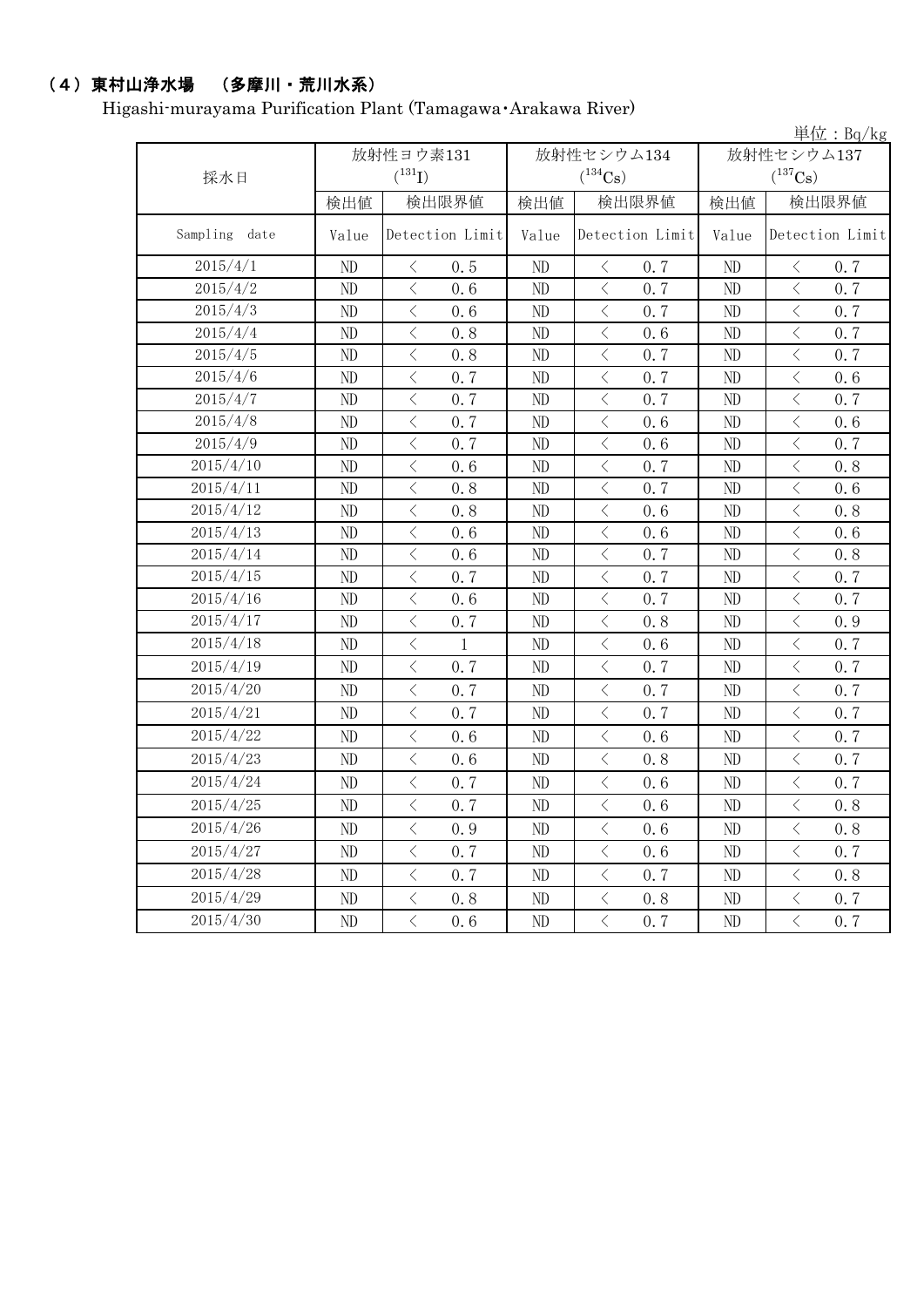# (5)長沢浄水場 (相模川水系)

Nagasawa Purification Plant (Sagamigawa River)

|               |          |                                                  |                |                                                  |                | 単位: $Bq/kg$                                                                                                                                                                         |  |
|---------------|----------|--------------------------------------------------|----------------|--------------------------------------------------|----------------|-------------------------------------------------------------------------------------------------------------------------------------------------------------------------------------|--|
|               |          | 放射性ヨウ素131                                        |                | 放射性セシウム134                                       | 放射性セシウム137     |                                                                                                                                                                                     |  |
| 採水日           |          | $(^{131}I)$                                      |                | $(^{134}Cs)$                                     |                | $(^{137}Cs)$                                                                                                                                                                        |  |
|               | 検出値      | 検出限界値                                            | 検出値            | 検出限界値                                            | 検出値            | 検出限界値                                                                                                                                                                               |  |
| Sampling date | Value    | Detection Limit                                  | Value          | Detection Limit                                  | Value          | Detection Limit                                                                                                                                                                     |  |
| 2015/4/1      | ND       | $\, <\,$<br>0.7                                  | ND             | $\langle$<br>0.5                                 | ND             | 0.6<br>$\lt$                                                                                                                                                                        |  |
| 2015/4/2      | ND       | $\,$ $\,$ $\,$<br>0.8                            | ND             | $\,$ $\,$ $\,$<br>0, 7                           | ND             | $\langle$<br>0.8                                                                                                                                                                    |  |
| 2015/4/3      | ND       | $\langle$<br>0.6                                 | ND             | $\,$ $\,$ $\,$<br>0, 8                           | ND             | $\lt$<br>0.6                                                                                                                                                                        |  |
| 2015/4/4      | ND       | $\, <\,$<br>0.7                                  | ND             | $\hspace{0.1mm} <\hspace{0.1mm}$<br>0.6          | ND             | $\, <\,$<br>0.6                                                                                                                                                                     |  |
| 2015/4/5      | ND       | $\,$ $\,$ $\,$<br>0.7                            | $\rm ND$       | $\overline{\left\langle \right\rangle }$<br>0.6  | ND             | $\overline{\left\langle \right. }% ,\left\langle \overline{\left\langle \right. }% ,\left\langle \overline{\left\langle \right. }\right\rangle \right\rangle \left. \right.$<br>0.7 |  |
| 2015/4/6      | ND       | $\overline{\left\langle \right\rangle }$<br>0.6  | ND             | $\langle$<br>0.7                                 | ND             | $\langle$<br>0.7                                                                                                                                                                    |  |
| 2015/4/7      | ND       | $\,$ $\,$ $\,$<br>0.6                            | ND             | $\overline{\left\langle \right\rangle }$<br>0, 7 | ND             | $\langle$<br>0.7                                                                                                                                                                    |  |
| 2015/4/8      | $\rm ND$ | $\,$ $\,$ $\,$<br>0.7                            | $\rm ND$       | $\lt$<br>0.8                                     | ND             | $\langle$<br>0.8                                                                                                                                                                    |  |
| 2015/4/9      | ND       | $\,$ $\,$ $\,$<br>0.6                            | ND             | $\langle$<br>0, 7                                | N <sub>D</sub> | $\overline{\left\langle \right\rangle }$<br>0.7                                                                                                                                     |  |
| 2015/4/10     | ND       | $\langle$<br>0.7                                 | $\rm ND$       | $\langle$<br>0.8                                 | ND             | $\langle$<br>0.8                                                                                                                                                                    |  |
| 2015/4/11     | ND       | $\langle$<br>0.7                                 | N <sub>D</sub> | $\langle$<br>0, 7                                | ND             | $\langle$<br>0.7                                                                                                                                                                    |  |
| 2015/4/12     | ND       | $\overline{\left\langle \right\rangle }$<br>0.7  | ND             | $\lt$<br>0, 7                                    | ND             | $\lt$<br>0.8                                                                                                                                                                        |  |
| 2015/4/13     | ND       | $\,$ $\,$ $\,$<br>0.7                            | ND             | $\lt$<br>0.8                                     | ND             | $\lt$<br>0.7                                                                                                                                                                        |  |
| 2015/4/14     | ND       | $\lt$<br>0.7                                     | ND             | $\lt$<br>0.7                                     | ND             | $\lt$<br>0.6                                                                                                                                                                        |  |
| 2015/4/15     | ND       | $\lt$<br>0.7                                     | ND             | $\overline{\left\langle \right\rangle }$<br>0.6  | ND             | $\langle$<br>0.7                                                                                                                                                                    |  |
| 2015/4/16     | $\rm ND$ | $\lt$<br>0.6                                     | ND             | $\langle$<br>0.5                                 | ND             | $\langle$<br>0.7                                                                                                                                                                    |  |
| 2015/4/17     | ND       | $\overline{\left\langle \right\rangle }$<br>0.7  | ND             | $\langle$<br>0.6                                 | ND             | $\overline{\left\langle \right\rangle }$<br>0.8                                                                                                                                     |  |
| 2015/4/18     | ND       | $\overline{\left\langle \right\rangle }$<br>0.8  | $\rm ND$       | $\langle$<br>0.7                                 | ND             | $\langle$<br>0.8                                                                                                                                                                    |  |
| 2015/4/19     | ND       | $\lt$<br>0.7                                     | ND             | $\langle$<br>0.7                                 | ND             | $\lt$<br>0.8                                                                                                                                                                        |  |
| 2015/4/20     | ND       | $\langle$<br>0.7                                 | ND             | $\overline{\left\langle \right\rangle }$<br>0, 7 | ND             | $\langle$<br>0.8                                                                                                                                                                    |  |
| 2015/4/21     | ND       | $\overline{\left\langle \right\rangle }$<br>0.7  | ND             | $\langle$<br>0.8                                 | ND             | $\lt$<br>0.7                                                                                                                                                                        |  |
| 2015/4/22     | ND       | $\overline{\left\langle \right\rangle }$<br>0, 7 | ND             | $\overline{\left\langle \right\rangle }$<br>0.5  | ND             | $\langle$<br>0.8                                                                                                                                                                    |  |
| 2015/4/23     | ND       | $\lt$<br>0.7                                     | ND             | $\overline{\left\langle \right\rangle }$<br>0, 7 | N <sub>D</sub> | $\lt$<br>0.6                                                                                                                                                                        |  |
| 2015/4/24     | ND       | $\lt$<br>0, 6                                    | ND             | $\langle$<br>0, 6                                | ND             | $\lt$<br>0.6                                                                                                                                                                        |  |
| 2015/4/25     | ND       | $\lt$<br>0.9                                     | ND             | $\langle$<br>0, 7                                | ND             | $\langle$<br>0.6                                                                                                                                                                    |  |
| 2015/4/26     | ND       | $\langle$<br>0.8                                 | ND             | $\overline{\left\langle \right\rangle }$<br>0, 7 | ND             | $\langle$<br>0.8                                                                                                                                                                    |  |
| 2015/4/27     | ND       | $\lt$<br>0.6                                     | ND             | $\langle$<br>0.7                                 | ND             | $\overline{\left\langle \right\rangle }$<br>0.7                                                                                                                                     |  |
| 2015/4/28     | ND       | $\langle$<br>0, 6                                | ND             | $\langle$<br>0, 7                                | ND             | $\overline{\langle}$<br>0.7                                                                                                                                                         |  |
| 2015/4/29     | ND       | $\langle$<br>0.8                                 | ND             | $\overline{\left\langle \right\rangle }$<br>0.7  | ND             | $\overline{\left\langle \right. }% ,\left\langle \overline{\left\langle \right. }% ,\left\langle \overline{\left\langle \right\rangle }\right\rangle \right.$<br>0.7                |  |
| 2015/4/30     | ND       | $\overline{\left\langle \right\rangle }$<br>0.6  | ND             | $\overline{\left\langle \right\rangle }$<br>0.7  | ND             | $\overline{\langle}$<br>0.7                                                                                                                                                         |  |